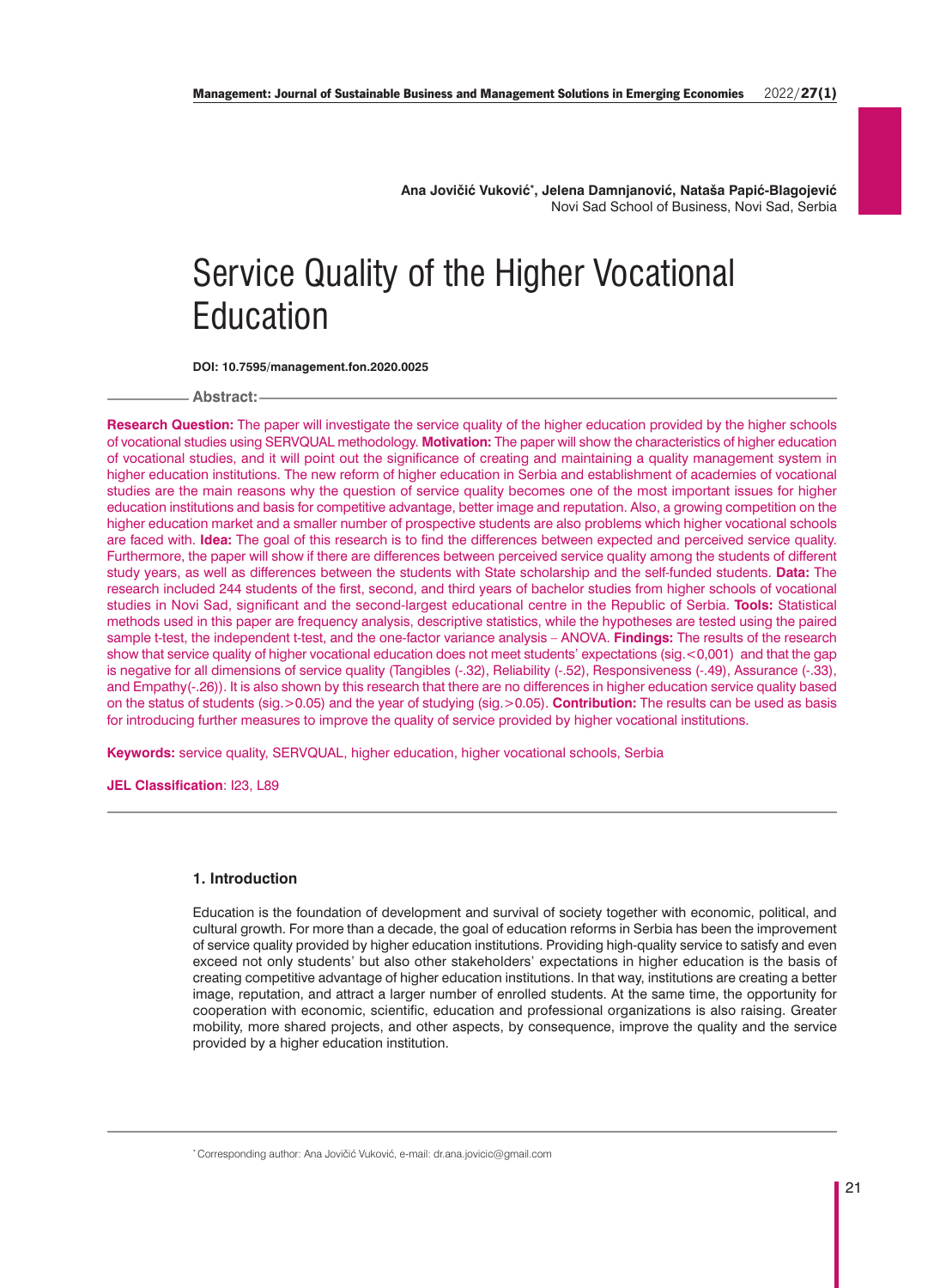The trend of decrease in the number of students, an increasing gap between the numbers of planned and those of enrolled students, as well as an increasing competition among higher education institutions in the Republic of Serbia, have influenced the need that students, as primary users of services, have to be considered as consumers (Yousapronpaiboon, 2014). In such an environment, the quality of services provided by higher education institutions is becoming a key factor in differentiating and creating a superior experience of studying (Woodall, Hiller, & Resnick, 2014; Nixon, Scullion & Hearn, 2018).

The choice of profession, a field of studies, and higher education institutions are some of the most important decisions individuals have to make during a whole lifetime, and these are made based on a complex set of personal preferences and capacities, but also on information obtained from the external environment. Expectations formed before enrollment are the basis for the evaluation of higher education services in a particular higher education institution. Students' expectations are mainly focused on the quality of study programmes, knowledge and skills applicable in the labour market, a diploma recognized by employers and other higher education institutions, as well as an adequate academic environment (Đonlagic & Fazlic, 2015).

Service quality is based on students' expectations, as well as on the perceptions of the received service. That is the reason why the essential task of every service organization, including higher education institutions, is to ensure students' satisfaction through the levelling of received and expected services. Higher education institutions can provide higher values for students through further efforts and thus exceed their expectations. This creates students' enthusiasm and higher satisfaction, loyalty, and spread a positive image of the institution.

Quality monitoring in higher education is an obligation of every higher education institution and is possible to achieve through the application of several methods: self-evaluation, peer-review, analysis of statistical data, evaluation of students' knowledge and competences, but also through stakeholder surveys (Harman 1998), where the insight into the student satisfaction is most important. The results obtained in this way represent information of particular benefit to the management of higher education institutions for improving future performance (Khanli, Daneshmandi & Choobineh, 2014), as well as for creating superior marketing strategies (Gaiic, 2012).

Previous studies on the quality of service in higher education in the Republic of Serbia, and especially in the case of vocational education are insufficient. They do not take the students perception as crucial for service quality (Rodic Lukic, 2016), which indicates an incomplete examination of this area and a necessity for the proposed research.

The research into the service quality of higher education and the satisfaction of its primary consumers - the students, is the subject of this paper.

The primary hypothesis of this research is:

 $H<sub>0</sub>$ . There is a difference between expected and perceived quality of service in higher vocational education. From this primary hypothesis, specific hypotheses have been defined:

H<sub>1</sub>. There is a difference between perceived and expected service in higher education in terms of Tangibles dimension;

H<sub>2</sub>. There is a difference between perceived and expected service in higher education in terms of Reliability dimension;

H<sub>3</sub>. There is a difference between perceived and expected service in higher education in terms of Responsiveness dimension;

 $H<sub>4</sub>$ . There is a difference between perceived and expected service in higher education in terms of Assurance dimension;

 $H<sub>5</sub>$ . There is a difference between perceived and expected service in higher education in terms of Empathy dimension.

In addition, previous research has shown that certain socio-demographic characteristics, the students status and the background of students have an impact on satisfaction and perceived quality of service provided by higher education institutions (Akareem & Hossain, 2016; Douglas et al., 2015; Fajčíková & Urbancová, 2019). Besides the primary objective of the research, this paper also deals with differences in consumer perception of higher education services based on students' status and the year of studying.

 $H<sub>6</sub>$ . There are differences in perceived quality between the students with the State scholarship and selffunded students.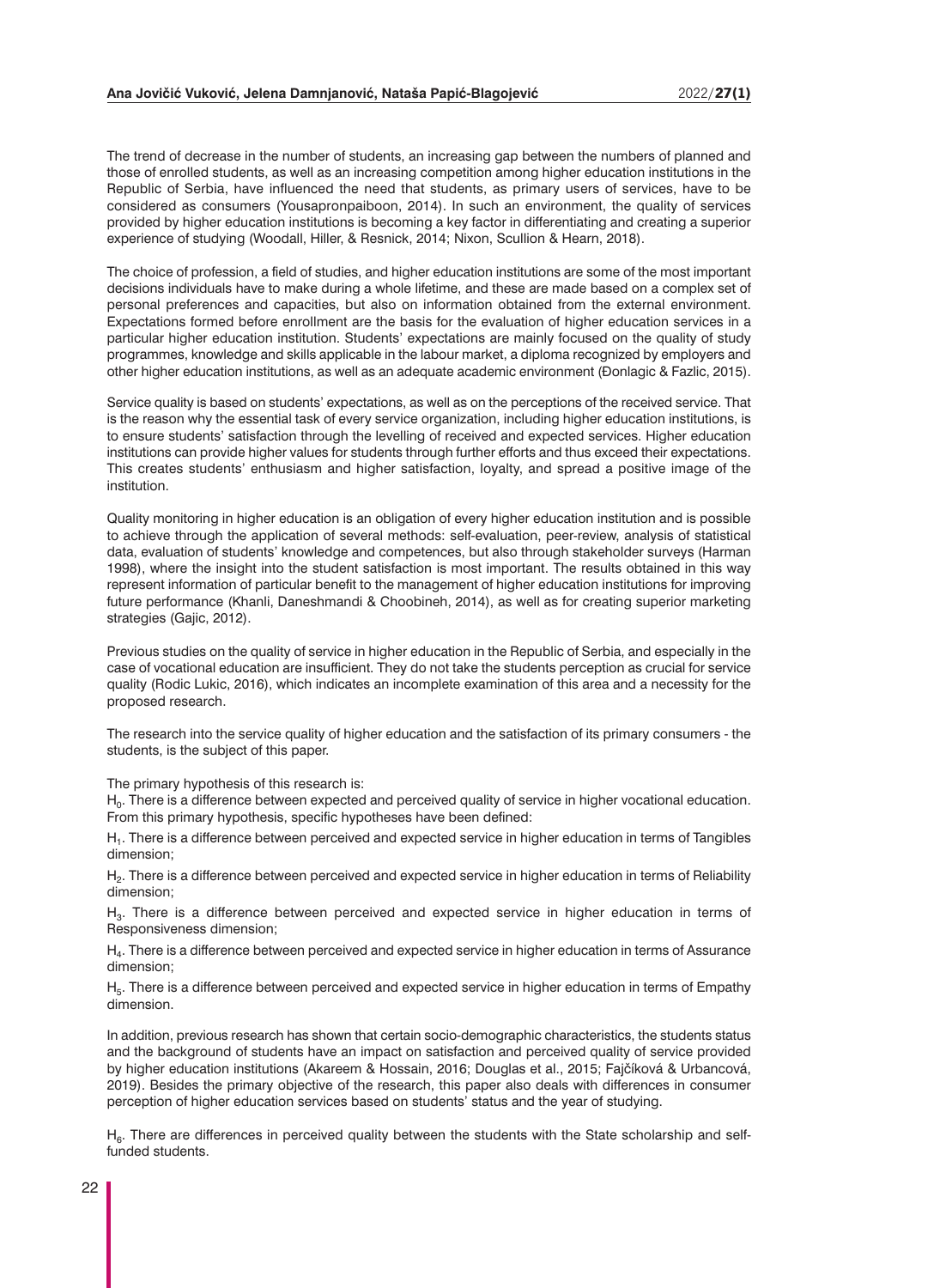H7. There are differences in perceived service quality between students of the first, second, and third years of study.

This paper will show the main features of higher vocational education, and it will indicate the importance of providing a quality management system in higher education institutions. The results of the study will show the current state and level of service quality of higher education of vocational studies, and they can be used as a basis for the further direction of development and activities in the function of raising the quality of service provided by higher vocational institutions.

## **2. Quality of Service in Higher Education**

Quality of service in higher education is based on the difference between perceived and expected service (Parasuraman, Zeithaml, & Berry, 1988). The result of comparing the expected with the realized or received service determines consumers' satisfaction or dissatisfaction with the service.

The Action Plan for The Implementation of The Strategy for Education Development by 2020 (2015) says that quality in higher education is one of the key objectives for the development of education. Responsible for the improvement and development of the quality of higher vocational education in Serbia are the National Entity for Accreditation and Quality Assurance in Higher Education in Serbia, the National Council and Conference of Academies and Higher Schools. Higher vocational schools in Serbia have the obligation of the external quality check of the higher education institution implemented by the Commission for Accreditation. Furthermore, higher education institutions have the obligation of performing self-evaluation and grading the quality of their curricula, classes, and work conditions. The education reform brings about new things because the new Law of Higher Education (2018) introduces a direct influence of international factors on the quality. It is represented through the anticipation that the teacher of higher education institutions in Serbia, but also the teachers who have specific titles in the higher education institutions that are not in the country, can be on the reviewers' list in the accreditation process.

In order to increase the quality of vocational education, a new reform of higher vocational education in Serbia started in 2018, also including higher vocational schools in Novi Sad. The new reform of the Government of Serbia includes the formation of the academies of vocational studies. This can be achieved either by the transformation of the existing higher schools of vocational studies or by merging several higher schools of vocational studies into a new higher education institution - the Academy of Vocational Studies. Numerous schools have already been joined into academies, yet this process has not been finalized to this day.

The ever-growing competition on the higher education market, the opening of many private higher education institutions, a smaller number of potential students compared to that of a decade ago, labour market requests in terms of new jobs and professions, the need for internationalization, the lack of competent personnel for working in vocational schools and the insufficient connection between vocational education institutions and the labour market and practice – all these create the need for constant changes and the increased care for students. That being said, the service quality of higher schools is of crucial importance for achieving student satisfaction, which is why the research of the level of satisfaction with the higher education service is of great importance.

The significance of the service quality in higher education is seen in its direct correlation with students' satisfaction (Dado et al., 2012; Weerasinghe & Fernando, 2018), and their loyalty (Darawong & Sandmaung, 2019). This is the basis for making a profit (Șerban & Stoian, 2019) and for creating the positive image and reputation (Merchant et al., 2015), and it is one of the key factors for the students when it comes to enrolling at the competitive institution. If the expectations of students are not met, there is dissatisfaction, and if the perceived quality is low, these can all have severe consequences on the number of enrolled students, on spreading the negative image among other students, which can lead to the decline of the institution.

Service quality in higher education has been the main subject of research of many authors (e.g., Dado et al., 2012; Latif et al., 2019; Teeroovengadum et al, 2019; Hwang & Choi, 2019; Bsharat, & Ibrahim, 2020). In Serbia there are also many studies that focus on service quality and student satisfaction (e.g., Dado, 2012; Rodic Lukic, 2016; Jevremov, Lungulov & Dinic 2016, Nesic et al., 2017; Milojevic & Radosavljevic, 2019) and a smaller number of studies that focus on students of higher schools of vocational studies (Vranjes, Gasevic & Drinic, 2014; Josanov-Vrgovic et al., 2020; Damnjanovic, Jovicic Vukovic, & Papic-Blagojevic, 2020).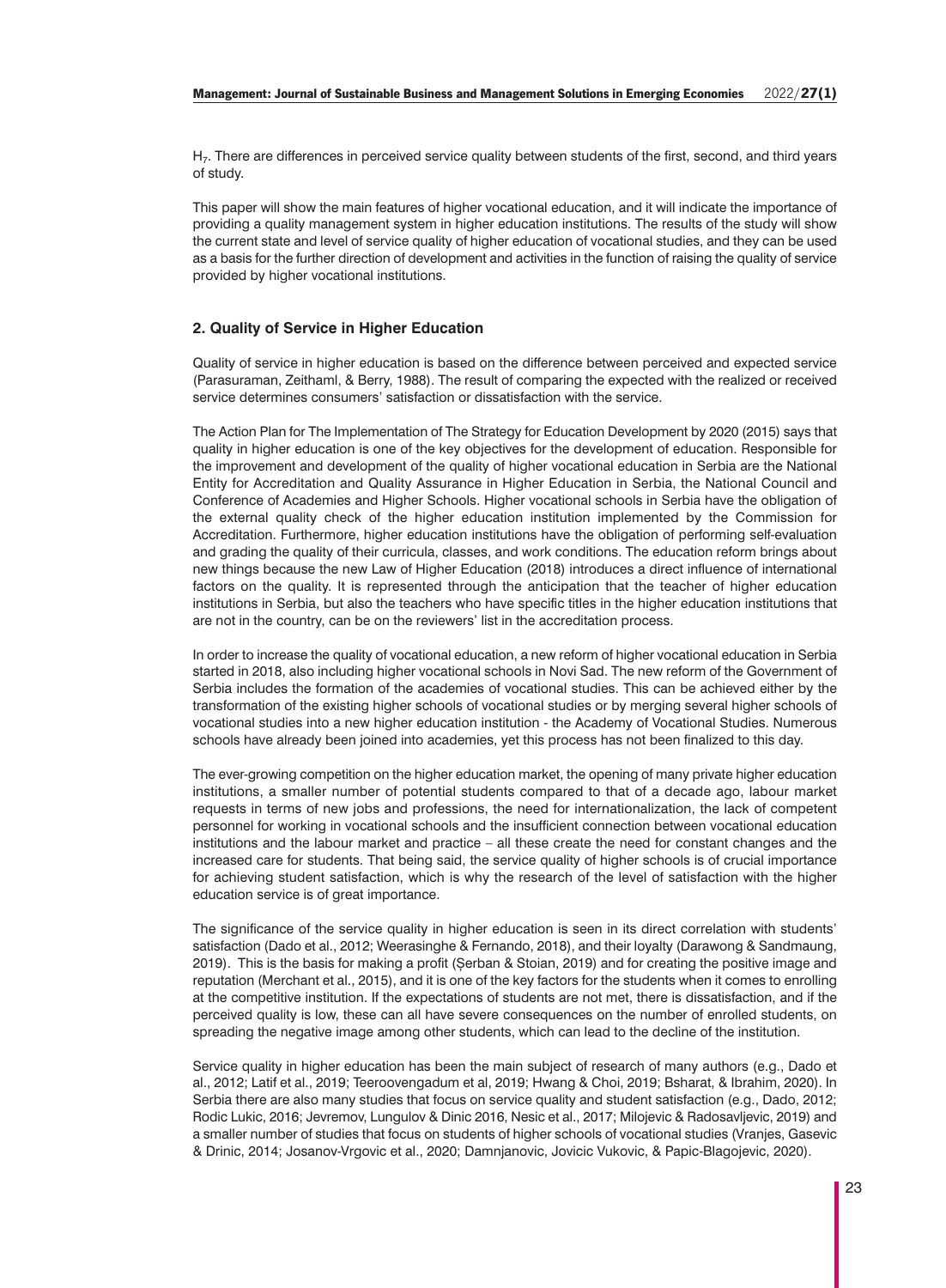There are different research methodologies for testing the service quality and student satisfaction in higher education: SERVQUAL (Parasuraman et al, 1988), SERVPERF (Cronin & Taylor, 1992), HedPERF (Abdullah, 2005), EduQUAL (Mahapatra & Khan, 2007), PHEd (Sultan & Wong, 2010), PGSQUAL (Govender & Ramroop, 2012), HiEDQUAL (Annamdevula & Bellamkonda, 2012), HESQUAL (Teeroovengadum, Kamalanabhan & Seebaluck, 2016), HiEduQual (Latif et al., 2019), UnivQual (Marimon et al., 2019). The instruments mentioned above are differentiated in terms of concept, dimensions, and the numbers of variables. The SERVQUAL is one of the most frequently used models, and it measures the quality of service in higher education by using five dimensions of quality (reliability, responsiveness, assurance, empathy and tangibles (Legcevic, 2009; Shekarchizadeh, Rasli, & Hon-Tat et al., 2011).

#### **3. Methodology**

The research included 244 students of the first, second, and third years of bachelor studies from higher schools of vocational studies in Novi Sad.

This research used a pen and paper survey, which had two parts. The survey's first part focused on students' socio-demographic data (Table 1). The second part included the usage of SERVQUAL methodology developed and tested by Parasuraman, Zeithaml, and Berrydevel (1988; 1991; 1994). In this study, the adopted version of the SERVQUAL model in higher education was used (Rodic Lukuc, 2016). In the first part, the survey included 29 questions related to the expectations the student had. In comparison, the second part included 29 questions related to their perceptions of the service quality of the higher education institution they are enrolled at.

| <b>Variable</b>    | Category          | <b>Frequency</b> | <b>Valid Percent</b> |  |
|--------------------|-------------------|------------------|----------------------|--|
| Gender             | Male              | 84               | 34.6                 |  |
|                    | Female            | 159              | 65.4                 |  |
| Place of residence | Rural             | 89               | 36.9                 |  |
|                    | Urban             | 152              | 63.1                 |  |
|                    | First             | 88               | 36.1                 |  |
| Year of study      | Second            | 105              | 43                   |  |
|                    | Third             | 51               | 20.9                 |  |
| Students' status   | State scholarship | 176              | 72.1                 |  |
|                    | Self-funding      | 68               | 27.9                 |  |

**Table 1:** Socio-demographic characteristics of students

**Source:** Calculations of the authors

The students were required to state how much they agree with the statements on the Likert scale ranging from 1 (the lowest value) to 5 (the highest value). The levels were divided into five dimensions:

- Tangibles refer to the material elements of the service (nine items);
- Reliability refer to the ability of the higher education institution to adequately respond to requests, without errors and on time (four items);
- Responsiveness refer to the readiness of a higher education school to give quick service and to provide information about the time frames of the service (six items);
- Assurance refer to the material and physical safety, as well as to the knowledge of the employees, the way they are addressing students and the level of trust the students have in the school (five items);
- Empathy refers to service personalization in line with consumers' requests and a better understanding of students' needs (five items).

Furthermore, the total of the expected and perceived quality is calculated. It included all 29 items that refer to perceptions, as well as 29 items that relate to the expectations of students.

The analysis of the research results included the calculation of the gap between the average values of the expected level of service and average values of perceived service quality. The results show whether the level of received service is below the expected service, whether it was in the line of expected service or whether it exceeded the expectations of students.

The data were analyzed using frequency analysis, descriptive statistics. In contrast, the paired sample ttest, the independent t-test, and the one-factor variance analysis - ANOVA, were used for testing the hypothesis.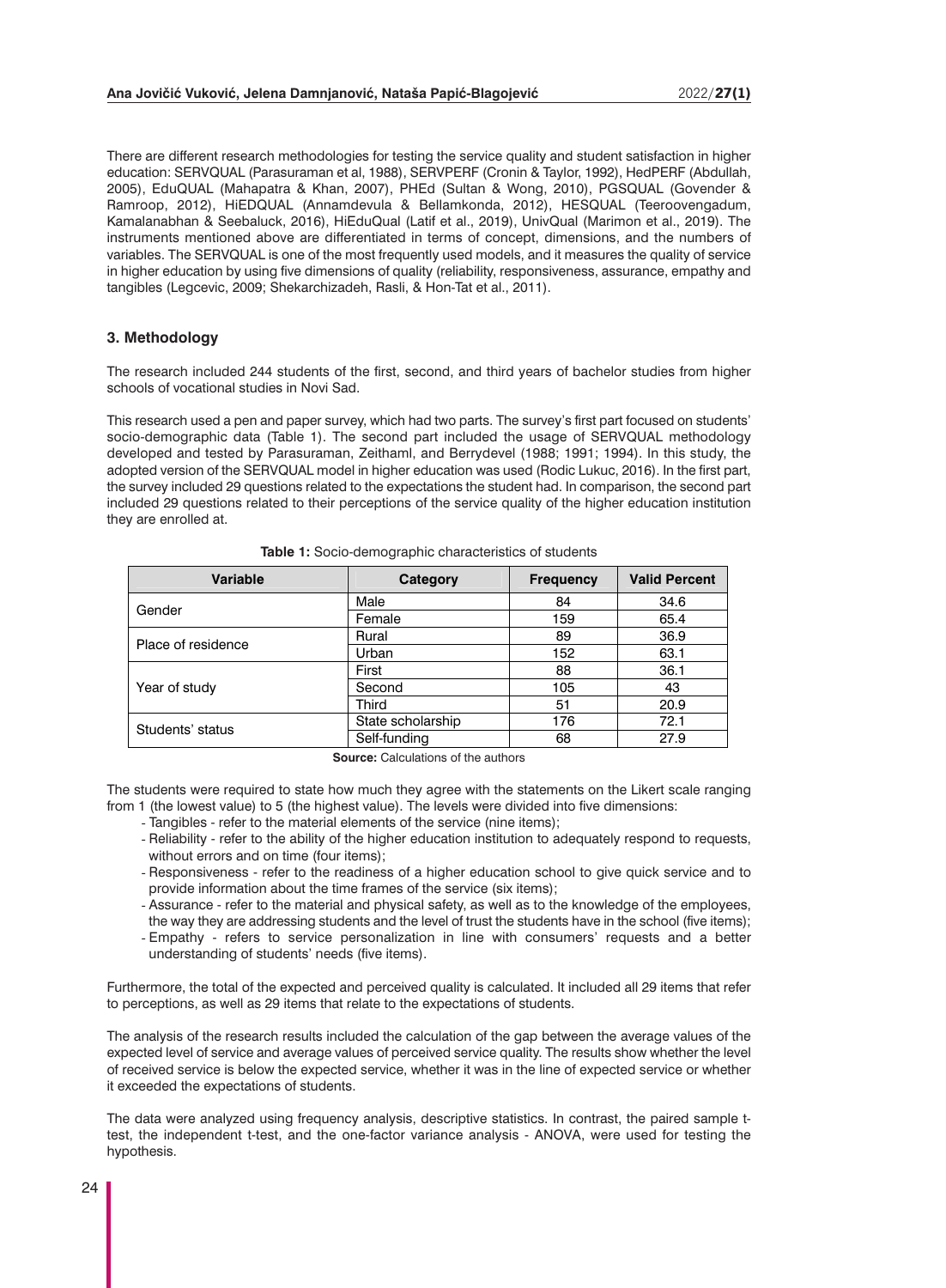## **4. Results and Discussion**

The results of the differences between perception and expectations of students in terms of the quality of higher education services were obtained using paired sample T-test.

In the first part of the research, all dimensions of the SERVQUAL questionnaire were analyzed, and the hypothesis of the existence of differences between the expected and perceived quality was confirmed. It indicates a need for a more significant investment in the quality of service provided at higher education institutions. The process of accreditation and self-evaluation of higher education requires constant improvement and development of human, spatial and educational resources. Also, the opinion of students, in addition to existing quality surveys, must be strengthened with additional research.

The results presented in Table 2 showed that there was a statistically significant difference within the pair results (Sig.<0.05), which confirms the hypotheses H1-H5. This gap is negative for all dimensions, which shows that the services were of insufficient quality, and did not meet the expectations of students. The most significant differences were recorded with the Reliability and Responsiveness dimensions, whereas the smallest negative gap was filed with the Empathy dimension. Based on that, it can be concluded that the students were the least satisfied with the ability and readiness of the higher education institution to respond to their requests and provide the necessary information on time and with as few mistakes as possible. On the other hand, the existence of empathy and a better understanding of students' individual needs has made this dimension the best evaluated.

According to similar research, Khanli, Daneshmandi & Choobineh (2014) showed that the smallest negative gap is found in the Responsiveness dimension, whereas the most significant difference was in the Empathy dimension (e.g., Legcevic, 2009; Shekarchizadeh et al., 2011). Other studies showed that the smallest negative gap is in the case of the Reliability dimension (e.g., Legcevic, 2009) and Assurance (Dado et al., 2012). Compared to the research of students at the University of Novi Sad (Rodic Lukic, 2016), the results were similar, with the most significant gap being recorded with the Reliability dimension, which is in line with this research, while the smallest difference was found in the Tangibles dimension. In order to examine the size of the influence of the observed variables, in Table 2 shows the effect size for paired samples t-test (according to Cohen (1988) values up to 0.01 show poor effect, up to 0.06 show medium effect, and over 0.14 show a significant effect). Bearing in mind that the effect was estimated as significant for all data pairs, we conclude that there is a significant difference between the perceived and expected quality for all observed dimensions. It confirmed the H1-H5 hypotheses once again.

| Servqual dimensions -<br><b>Pairs</b> |   | M      | N   | <b>SD</b> | t         | Sig. | <b>Servqual</b><br>gap and<br>rank | <b>Effect size</b><br>and result |
|---------------------------------------|---|--------|-----|-----------|-----------|------|------------------------------------|----------------------------------|
| Tangibles                             | P | 4.0119 | 243 | .58408    | $-7.900$  | .000 | $-.32099(3)$                       | 0.23                             |
|                                       | Е | 4.3329 | 243 | .48511    |           |      |                                    | (large effect)                   |
| Reliability                           | P | 4.0021 | 243 | .73258    | $-9.972$  | .000 | $-0.51749(1)$                      | 0.28                             |
|                                       | Е | 4.5195 | 243 | .48413    |           |      |                                    | (large effect)                   |
| <b>Responsiveness</b>                 | P | 4.0412 | 243 | .66539    | $-10.500$ | .000 | $-49246(2)$                        | 0.30                             |
|                                       | E | 4.5336 | 243 | .46934    |           |      |                                    | (large effect)                   |
| Assurance                             | P | 4.2017 | 236 | .85810    | $-5.589$  | .000 | $-.32966(4)$                       | 0.23                             |
|                                       | Е | 4.5314 | 236 | .43451    |           |      |                                    | (large effect)                   |
| Empathy                               | P | 3.9802 | 243 | .68895    | $-5.530$  | .000 | $-26255(5)$                        | 0.14                             |
|                                       | Е | 4.2428 | 243 | .62679    |           |      |                                    | (large effect)                   |
| <b>Service quality Total</b>          | P | 4.0429 | 233 | .56889    |           |      |                                    |                                  |
|                                       | E | 4.4191 | 233 | .40598    | $-10.004$ | .000 |                                    |                                  |
| .                                     |   |        |     |           |           |      |                                    |                                  |

| <b>Table 2: Paired Sample T-Test of SERVQUAL dimensions</b> |  |  |  |  |  |  |
|-------------------------------------------------------------|--|--|--|--|--|--|
|-------------------------------------------------------------|--|--|--|--|--|--|

*df=342, P-Perceptions, E-Expectations* **Source:** Calculations of the authors

Moreover, the gap was calculated between the total of perceived quality and the total of expected quality of the service of higher education (Table 2). The result has shown that the average value of the expected service  $(M=4.41)$  is higher than the received service  $(M=4.04)$  which further shows that there is a statistically significant difference (Sig. < 0.05), and that there is a negative gap (M perceived-M expected =-0.37). The results show that the perceived service quality is not in line with the expectations, which confirms hypothesis H0. These results are in line with the results of the previous studies (e.g., Legcevic, 2009; Dado et al., 2012; Shekarchiza et al., 2011; Ilyas et al., 2013, Rodic Lukic, 2016).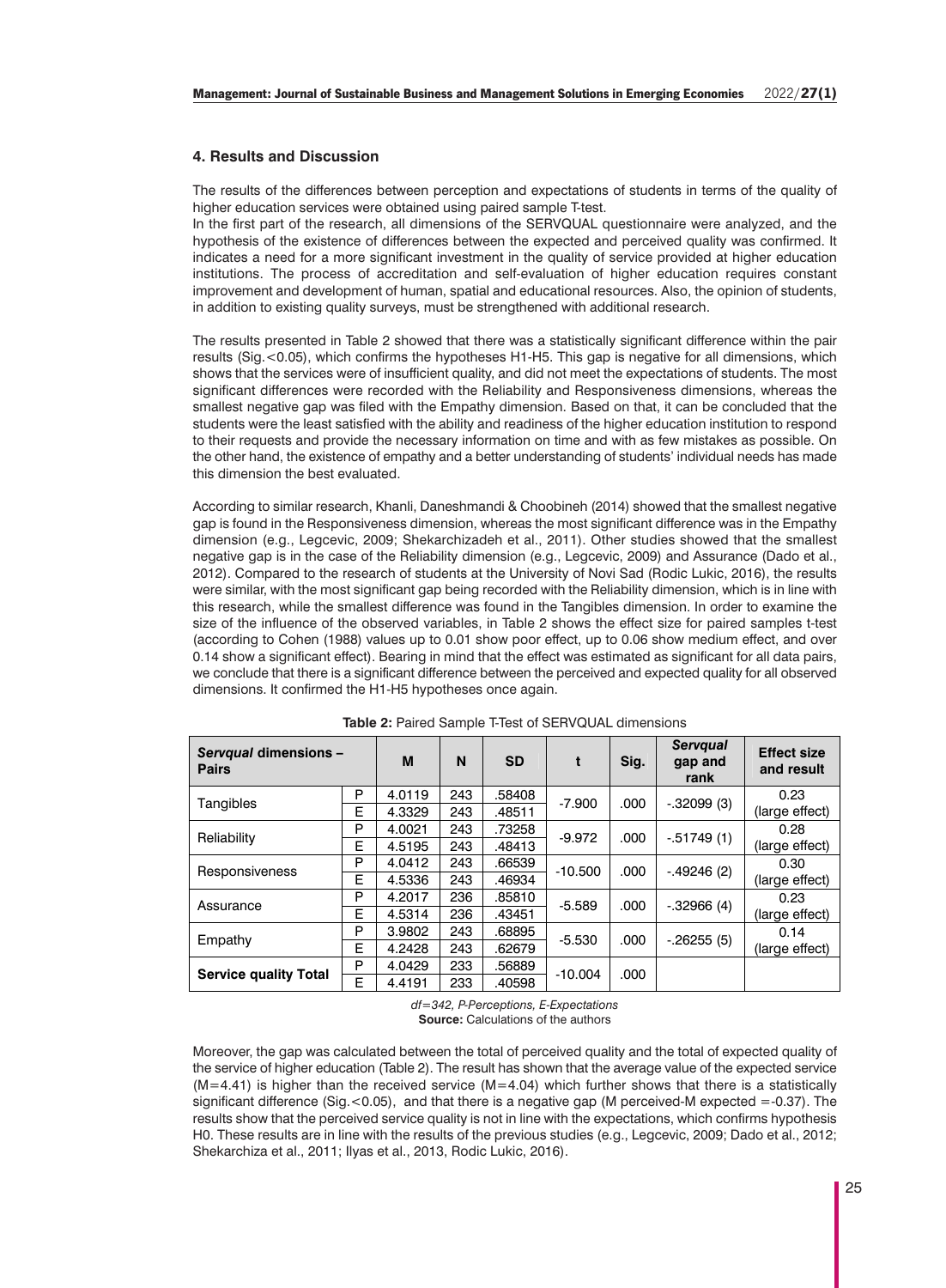| <b>Variable</b> | <b>Student status</b> | N   | M      | <b>SD</b> |         | Sig. |  |
|-----------------|-----------------------|-----|--------|-----------|---------|------|--|
|                 | State scholarship     | 176 | 4.0385 | .57960    | 1.050   | .295 |  |
| Tangibles       | self-funded           | 68  | 3.9510 | .59461    |         |      |  |
| Reliability     | State scholarship     | 176 | 4.0028 | .76904    | $-.047$ | .963 |  |
|                 | self-funded           | 68  | 4.0074 | .63034    |         |      |  |
| Responsiveness  | State scholarship     | 176 | 4.0341 | .69014    | $-337$  | .736 |  |
|                 | self-funded           | 68  | 4.0662 | .59791    |         |      |  |
| Assurance       | State scholarship     | 173 | 4.1919 | .93892    | $-114$  | .909 |  |
|                 | self-funded           | 65  | 4.2062 | .59158    |         |      |  |
| Empathy         | State scholarship     | 176 | 3.9784 | .67966    |         | .897 |  |
|                 | self-funded           | 68  | 3.9912 | .71440    | $-130$  |      |  |
| Service quality | State scholarship     | 173 | 4.0480 | .58479    |         | .781 |  |
| Total           | Self-funded           | 65  | 4.0249 | .53157    | .278    |      |  |
| $df = 2.32$     |                       |     |        |           |         |      |  |

**Table 3:** Independent t-test according to the status of students

**Source:** Calculations of the authors

Further analysis included the perception of the quality of service among students depending on their status, that is, whether they have state scholarships or they are self-funded.

The independent t-test results show that at the level Sig. < 0.05, there are no significant statistical differences between dimensions' average values. These measures were used to measure the quality of service between self-funded students and students with state scholarships (Table 3) and hypothesis H6 is rejected. The previous study done on the students of the University of Novi Sad showed that there were statistically significant differences in the perceptions of service quality in case of all variables among the students with both the state scholarship and self-funded students, except when it comes the Tangibles variable (Rodic Lukic, 2016), where the students with the state scholarship perceived that the service is of higher quality than the students who were self-funded. The other research by Akareem & Hossain (2016) showed that students with scholarships who received scholarships based on their success during studies had higher expectations in terms of service quality than those who did not have scholarships.

The last hypothesis is tested using the one-factor variance analysis - ANOVA, to find the differences in the perceived service quality in higher education among three groups of students, classed on the basis of the year of studying. The results are shown in Table 4.

| Variable - Year of studying | N         | М      | <b>SD</b> |       | Sig. |
|-----------------------------|-----------|--------|-----------|-------|------|
| First year                  | 88        | 3.9608 | .48375    | 2.231 | .110 |
| Second year                 | 100       | 4.0476 | .62379    |       |      |
| Third year                  | 50        | 4.1724 | .58228    |       |      |
| Total                       | 238       | 4.0417 | .56973    |       |      |
|                             | $\mu$ 000 |        |           |       |      |

**Table 4:** ANOVA test according to the year of studying

*df=232* 

**Source:** Calculations of the authors

Based on the results, it is established that there are no statistically significant differences at the level Sig<0.05 among the three student groups - the students of the first, the second and third years of study, which is why the hypothesis H7 is rejected. The research results are in line with the results of the studies by the authors Ilyas et al. (2013) and Corts et al. (2000) and are not in accordance with the study of the author Douglas et al. (2006) and Jevremov, et al. (2016). The third-year students graded the quality of service with the highest average value (M=4.17) compared to other years. At the same time, the least satisfied were the students in the first year (M=3.9), which indicates that satisfaction is increased by the year of study.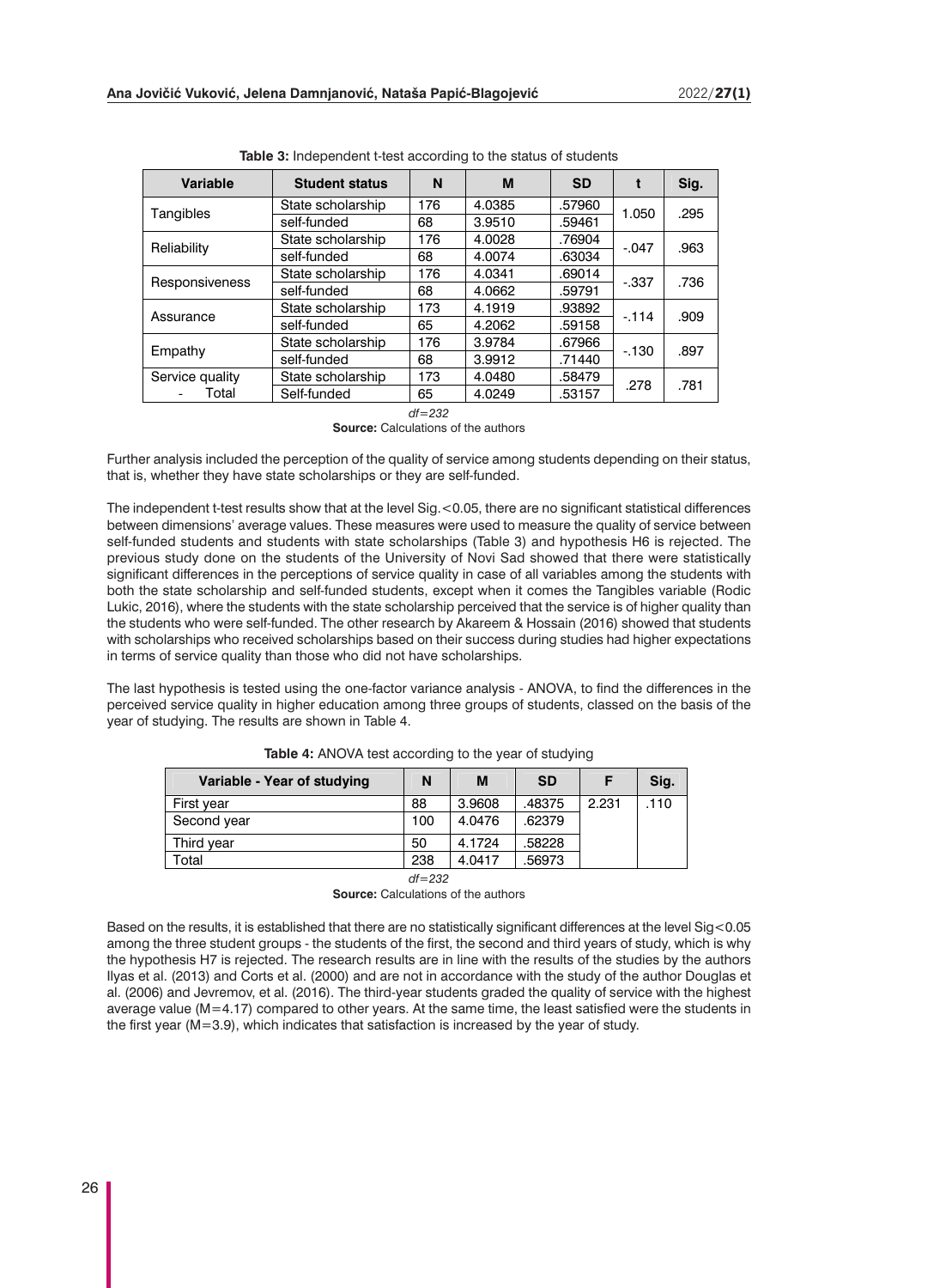## **Conslusion**

Until the implementation of the Bologna Process and the new conditions at the higher education market, the question of quality in higher education, even though it was essential, wasnot the key issue for the higher education institutions for many years. With the education reforms, the opening of many private higher education institutions, the decrease in the number of students, and the application for the resources with the international funds have become and are the crucial points that every higher education institution is faced with. The new possibilities of participation in the academic exchange, the lack of expert teaching staff, new requests of the labour market, and other changed circumstances that have happened in the last ten years are also in focus. On the other hand, the higher education institutions are constantly under pressure and expectations of the students who demand added value, so the question of quality and the constant improvement of the service of higher education becomes a key issue.

The development of vocational education and raising the competencies of teachers employed in higher vocational schools are part of the National Strategy for Education Development. Its implementation is envisaged by individual actions defined in the Action Plan for the implementation of the strategy. The results presented so far have shown that this part of higher education has not been paid sufficient attention and that further investment is necessary to raise the quality of service at all levels.

At the same time, the research of the analysis of the quality in higher education in the Republic of Serbia generally has not had the students of higher schools of vocational studies in its focus. Therefore, the gap in this segment has been filled with this research.

The results show that there is a negative gap between the expectation and the perception of the students. They also show that it is necessary to work on the improvement of all the aspects of the service. The effect size, according to Cohen's criteria, is proven as significant, and the authors believe that the issue of service quality in higher vocational schools, especially in the field of providing accurate and timely information, needs additional attention. Strengthening the digital competencies of support services, greater digitalization of the teaching process, and greater transparency of relevant information could contribute to greater student satisfaction with the offered quality.

Moreover, it shows that there are no differences in the perception of the service quality between the state scholarship students and self-funded students. The results have shown that the perceived service quality is not statistically different from study year to study year. Still, it has also shown that the rating of the quality of service increases by the year of study.

The research results provide relevant information to the management of the higher educational institutions with the feedback on whether the requests and the students' expectations were met. It can give information about the current level of satisfaction and the quality of service, or dissatisfaction of students as the most essential and primary consumers of the service.

The results show that improvement of all the aspects of the service quality is needed so that the image and the reputation of the higher schools of vocational studies in Novi Sad and Serbia can be improved. Higher market orientation, flexibility, the measures for the improvement of quality, and the creation of added value for the students are of crucial importance to the institutions that this research deals with.

The research has certain limitations in terms of the size of the sample, which is why the generalization of the results is not recommended. Furthermore, it would be useful to provide longitudinal research so that the information on the service quality and the satisfaction of students would be practically and scientifically more relevant. It would be of great interest to the higher education institutions, government entities, and the creators of strategy and the politics of quality in higher education. This way, both internal and external issues can be dealt with as it can provide more advanced internal and external mechanisms for the management of quality.

#### **Acknowledgments**

*This research has been supported by the project Professional Development of Vocational Education Teachers with European Practices (Pro-VET), no. 598698-EPP-1-2018-1-FI-EPPKA2-CBHE-JP funded by EACEA, EU, and project no. 142-451- 2737/2018-02-1, supported by the Provincial secretary for higher education and scientific research of AP Vojvodina.*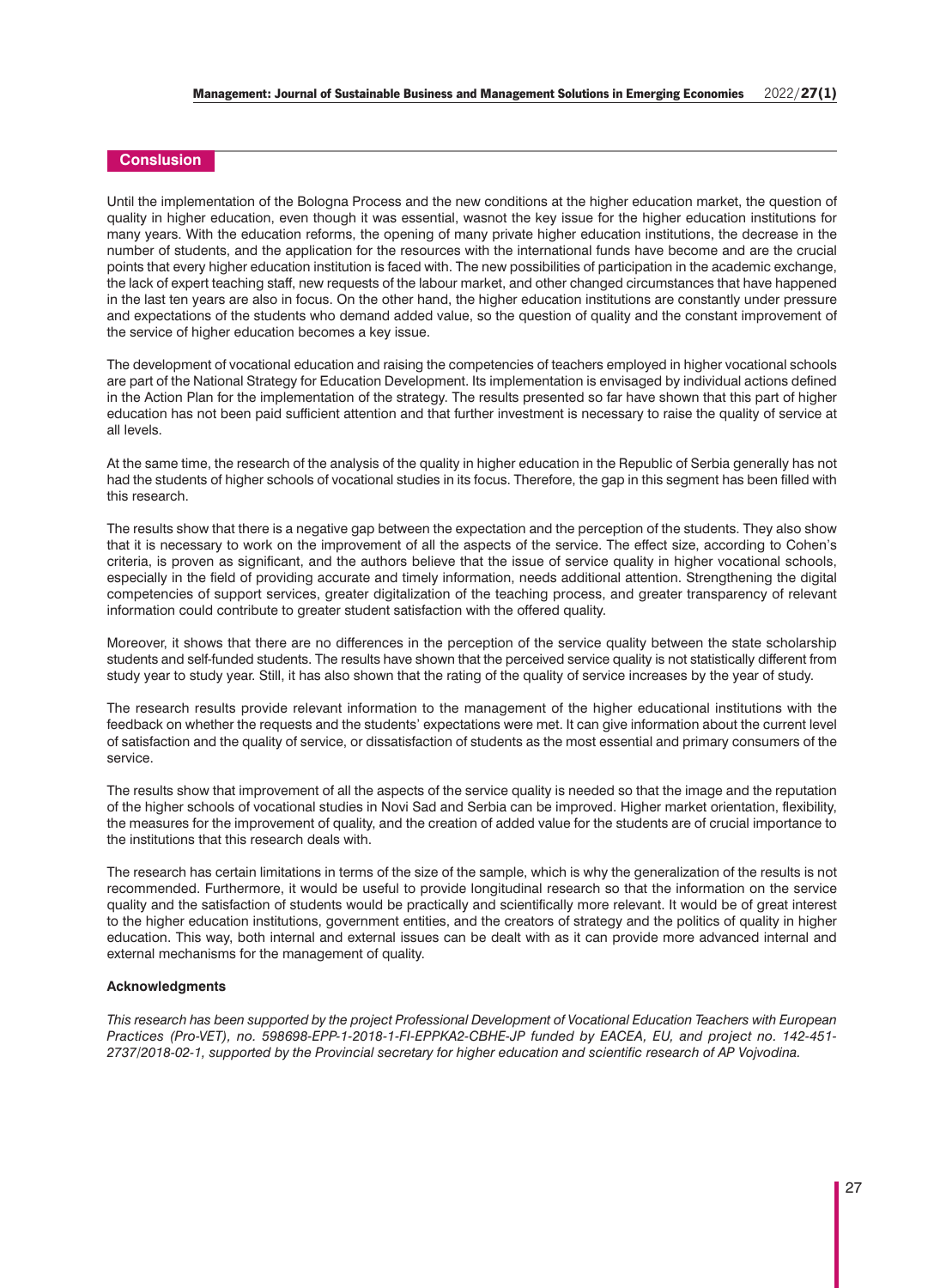## **REFERENCES**

- [1] Abdullah, F. (2005). HEdPERF versus SERVPERF: The quest for ideal measuring instrument of service quality in higher education sector. Quality Assurance in education, 13(4), 305-328. DOI: 10.1108/09684880510626584
- [2] Akareem, H. S., & Hossain, S. S. (2016). Determinants of education quality: what makes students' perception different?. Open Review of Educational Research, 3(1), 52-67. DOI: 10.1080/23265507.2016.1155167
- [3] Akcioni plan za sprovođenje strategije razvoja obrazovanja u Srbiji do 2020. godine (2015).
- [4] Annamdevula, S., & Bellamkonda, R. S. (2012). Development of HiEdQUAL for Measuring ServiceQuality in Indian Higher Education Sector. International Journal of Innovation, Management and Technology, 3(4), 412. DOI: 10.7763/ijimt.2012.v3.265
- [5] Bsharat, M., & Ibrahim, O. (2020). Quality of service acceptance in cloud service utilization: An empirical study in Palestinian higher education institutions. Education and Information Technologies, 25(2), 863- 888. doi: 10.1007/s10639-019-09987-z
- [6] Cohen, J. (1988). Statistical power analysis for the behavioral sciences (2nd ed.). Hillsdale, NJ: Erlbaum.
- [7] Corts, D. P., Lounsbury, J. W., Saudargas, R. A., & Tatum, H. E. (2000). Assessing undergraduate satisfaction with an academic department: A method and case study. College Student Journal, 34(3), 399-399.
- [8] Cronin Jr, J. J., & Taylor, S. A. (1992). Measuring service quality: a reexamination and extension. Journal of marketing, 56(3), 55-68. DOI: 10.2307/1252296
- [9] Dado, J., Taborecka-Petrovicova, J., Cuzovic, S., & Rajic, T. (2012). An empirical examination of the relationships between service quality, satisfaction and behavioral intentions in higher education setting. Serbian Journal of Management, 7(2), 203-218. DOI: 10.5937/sjm7-1245
- [10] Damnjanovic, J.Jovicic Vukovic, A. Papic-Blagojevic, N. (2020, february). Kvalitet usluge visokog strukovnog obrazovanja kroz primer dobre prakse, Paper presented at the XXVI Skup Trendovi razvoja: "Inovacije u modernom obrazovanju", 454-457.
- [11] Darawong, C., & Sandmaung, M. (2019). Service quality enhancing student satisfaction in international programs of higher education institutions: a local student perspective. Journal of Marketing for Higher Education, 1-16. DOI: 10.1080/08841241.2019.1647483
- [12] Douglas, J., Douglas, A., & Barnes, B. (2006). Measuring student satisfaction at a UK university. Quality assurance in education, 14(3), 251-267. DOI: 10.1108/09684880610678568
- [13] Douglas, J. A., Douglas, A., McClelland, R. J., & Davies, J. (2015). Understanding student satisfaction and dissatisfaction: an interpretive study in the UK higher education context. Studies in Higher Education, 40(2), 329-349. DOI: 10.1080/03075079.2013.842217
- [14] Đonlagić, S., & Fazlić, S. (2015). Quality assessment in higher education using the SERVQUAL model. Management: journal of contemporary management issues, 20(1), 39-57.
- [15] Fajčíková, A., & Urbancová, H. (2019). Factors Influencing Students' Motivation to Seek Higher Education—A Case Study at a State University in the Czech Republic. Sustainability,11(17), 4699. DOI: 10.3390/su11174699
- [16] Gajić, J. (2012). Importance of marketing mix in higher education institutions. Singidunum journal of applied sciences, 9(1), 29-41. DOI: 10.5937/sjas1201029g
- [17] Govender, K. K., & Ramroop, S. (2012). The relationship among the postgraduate research climate, service experience, quality and satisfaction. African Journal of Business Management, 6(30), 8917- 8926. doi: 10.20853/27-1-231
- [18] Hwang, Y. S., & Choi, Y. K. (2019). Higher education service quality and student satisfaction, institutional image, and behavioral intention. Social Behavior and Personality: an international journal, 47(2), 1-12. DOI: 10.2224/sbp.7622
- [19] Ilyas, A., Nasir, H., Hussain, F., Malik, M. R., Munir, S., & Sarwar, Z. (2013). Evaluating business schools service quality using SERVQUAL model. Journal of Basic Applied Scientific Research, 3(5), 710-6.
- [20] Jevremov D, T., Lungulov, B., & Dinic, B. (2016). Zadovoljstvo studenata kvalitetom nastave: efekti godine studija i akademskog postignuca. Nastava i vaspitanje, 65(3), 491-508.
- [21] Josanov-Vrgovic, I., Jovicic Vukovic, A., Papic-Blagojevic, N., & Bolesnikov, D. (2020). Analysis of Quality of Services in Higher Education Institutions. In Handbook of Research on Creating Sustainable Value in the Global Economy. IGI Global. 349-365.
- [22] Khanli, M. R., Daneshmandi, H., & Choobineh, A. (2014). The students' viewpoint on the quality gap in educational services. Journal of Advances in Medical Education & Professionalism, 2(3), 114.
- [23] Latif, K. F., Latif, I., Farooq Sahibzada, U., & Ullah, M. (2019). In search of quality: measuring higher education service quality (HiEduQual). Total Quality Management & Business Excellence,30(7-8), 768- 791. DOI: 10.1080/14783363.2017.1338133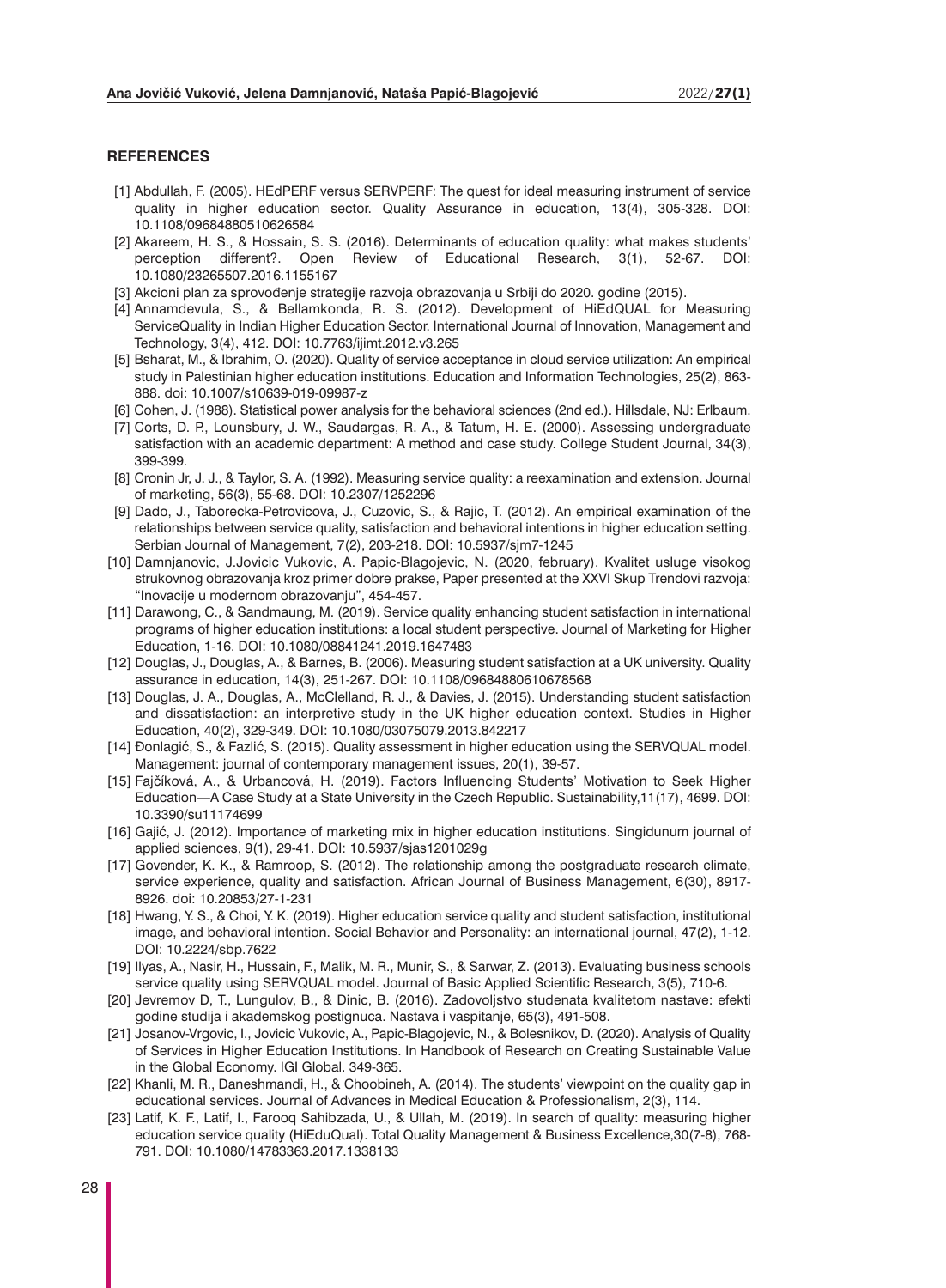- [24] Law on Higher Education (Official Gazette of RS, No 88/2017, 27/2018 other law and 73/2018)
- [25] Legcevic, J. (2009). Quality gap of educational services in viewpoints of students, Ekonomska misao i praksa, (2), 279-298
- [26] Mahapatra, S. S., & Khan, M. S. (2007). A framework for analysing quality in education settings. European Journal of Engineering Education, 32(2), 205-217. DOI: 10.1080/03043790601118606
- [27] Marimon, F., Mas-Machuca, M., Berbegal-Mirabent, J., & Llach, J. (2019). UnivQual: a holistic scale to assess student perceptions of service quality at universities. Total Quality Management & Business Excellence, 30(1-2), 184-200. DOI: 10.1080/14783363.2017.1302795
- [28] Merchant, A., Rose, G. M., Moody, G., & Mathews, L. (2015). Effect of university heritage and reputation on attitudes of prospective students. International Journal of Nonprofit and Voluntary Sector Marketing, 20(1), 25-37. doi: 10.1002/nvsm.1515
- [29] Milojevic, R., & Radosavljevic, M. (2019). Assessment of higher education service quality: integration of servqual model and ahp method. TEME, 557-577. DOI: 10.22190/teme190131034m
- [30] Nesic, M., Ahmetovic, Z., Srdic, V., & Badric, M. (2017). Evaluation of the HEDUQUAL Scale Intended for Assessment of Students' Perceptions of Service Quality in Higher Education Institution in Vojvodina. Croatian Journal of Education: Hrvatski casopis za odgoj i obrazovanje, 19(3), 867-889. DOI: 10.15516/cje.v19i3.2573
- [31] Nixon, E., Scullion, R., & Hearn, R. (2018). Her majesty the student: marketised higher education and the narcissistic (dis)satisfactions of the student-consumer. Studies in Higher Education, 43(6), 927-943. doi: 10.1080/03075079.2016.1196353
- [32] Parasuraman, A., Zeithaml, V. A., & Berry, L. L. (1988). Servqual: A multiple-item scale for measuring consumer perception. Journal of retailing, 64(1), 12.
- [33] Parasuraman, A., Berry, L.L. and Zeithaml, V.A. (1991). Refinement and reassessment of the SERVQUAL scale. Journal of Retailing 67 (4), 420-450.
- [34] Parasuraman, A., Zeithaml, V.A. and Berry, L.L. (1994). Reassessment of expectations as a comparison standard in measuring service quality: implications for further research. Journal of Marketing 58 (1), 111-124. DOI: 10.1177/002224299405800109
- [35] Rodic Lukic, V. (2016). Kvalitet usluge u funkciji satisfakcije i namera korisnika u ostvarivanju marketing performansi visokoobrazovnih institucija na Zapadnom Balkanu doktorska disertacija, Univerzitet u Novom Sadu, Ekonomski fakultet, Subotica.
- [36] Șerban, V., & Stoian, E. (2019). Quality assessment in higher education based on SERVQUAL model. Scientific Papers Series-Management, Economic Engineering in Agriculture and Rural Development, 19(2), 427-436.
- [37] Shekarchizadeh, A., Rasli, A., & Hon-Tat, H. (2011). SERVQUAL in Malaysian universities: perspectives of international students. Business Process Management Journal, 17(1), 67-81. DOI: 10.1108/14637151111105580
- [38] Sultan, P. & Yin Wong, H. (2010). Service quality in higher education–a review and research agenda. International Journal of Quality and Service Sciences, 2(2), 259-272. doi: 10.1108/17566691011057393
- [39] Teeroovengadum, V., Kamalanabhan, T. J., & Seebaluck, A. K. (2016). Measuring service quality in higher education. Quality Assurance in Education, 24(2), 244-258. DOI:10.1108/QAE-06-2014-0028
- [40] Teeroovengadum, V., Nunkoo, R., Gronroos, C., Kamalanabhan, T. J., & Seebaluck, A. K. (2019). Higher education service quality, student satisfaction and loyalty. Quality Assurance in Education, 27(4), 427– 445. DOI:10.1108/QAE-01-2019-0003
- [41] Vranjes, M. Gasevic, D. Drinic D. (2014). Analiza elemenata kvaliteta usluga u visokom obrazovanju, Marketing, 45 (3), 213-222.
- [42] Weerasinghe, I. M. S., & Fernando, R. L. S. (2018). Critical factors affecting students' satisfaction with higher education in Sri Lanka. Quality Assurance in Education, 26(1), 115-130. DOI: 10.1108/qae-04- 2017-0014
- [43] Woodall, T., Hiller, A., & Resnick, S. (2014). Making sense of higher education: students as consumers and the value of the university experience. Studies in Higher Education, 39(1), 48-67. DOI: 10.1080/03075079.2011.648373
- [44] Yilmaz, V., Ari, E., & Gürbüz, H. (2018). Investigating the relationship between service quality dimensions, customer satisfaction and loyalty in Turkish banking sector: an application of structural equation model. International Journal of Bank Marketing, 36(3), 423-440. DOI: 10.1108/ijbm-02-2017-0037
- [45] Yousapronpaiboon, K. (2014). SERVQUAL: Measuring higher education service quality in Thailand. Procedia-Social and Behavioral Sciences, 116, 1088-1095. DOI: 10.1016/j.sbspro.2014.01.350

Received: 2020-04-15 Revision requested: 2020-06-27 Revised: 2020-07-19 (1 revision) Accepted: 2020-08-25